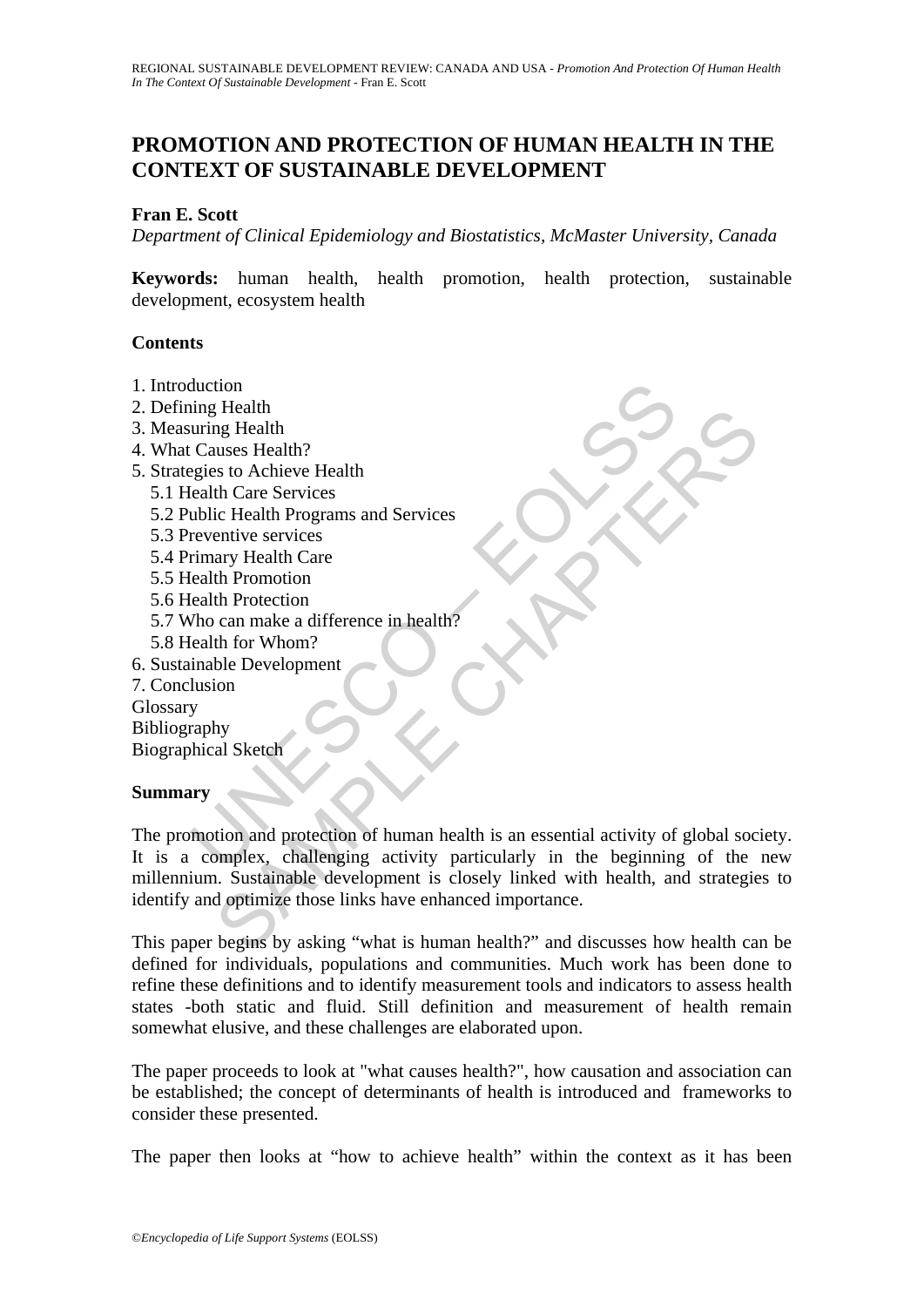defined and measured. Strategies for achieving health are discussed with special attention to health promotion and health protection in comparison with others such as disease prevention as well as treatment and rehabilitation. Population and community strategies for achieving health will be highlighted. Again, the challenge in knowing "what works?", that is, what is effective, is discussed.

Sustainable development is introduced and the present place of human health within it presented. Sustainable development is viewed from social, economic and environmental perspectives with health as both an input and an output. The argument is put forth that true integration of human health within sustainable development is essential; and barriers exist to its integration. The paper concludes with suggestions for strengthening the concept of human health as integral to sustainable development and strategies to move towards this important goal.

## **1. Introduction**

Human health is something that most people recognize as relevant to their daily lives. People can identify times in their lives when they were healthier than others and for the most part view the healthy times more positively than the unhealthy. Good health is considered a common value, one that individuals strive for both as an end in itself and as a route to achieve other life goals.

This paper discusses the concept of health of individuals and groups, the measurement tools to assess health and the strategies to achieve health. Each of these areas is discussed in detail to illustrate their importance, complexity and challenge. The primary perspective for these views is Canadian, as some of the sentinel health reports have originated here.

Evept of numian headur as integral to sustainable development and<br>wards this important goal.<br> **duction**<br>
health is something that most people recognize as relevant to the<br>
cara identify times in their lives when they were **Example 18 and the set of the set of the set of the set of the set of the set of the set of the set of the set of the set of the set of the set of the set of the set of the set of the set of a common value, one that indiv** This paper will discuss the essential aspects of promoting and protecting human health: understanding and action. They are connected in a circular manner in that it is necessary to understand what is health and what causes health in order to take action, and the action taken will inform the uncertain and changing understanding that exists. It may be found at times that moving or staying put within this circle occurs more quickly than preferred in situations where action without full understanding must happen or, despite understanding, action cannot or is not taken. On the one hand academics have been praised for delving into the minute aspects of understanding but criticized because they have the luxury of not having to act. Health care practitioners have been expected to act within uncertainty and often urgency but categorized as working only empirically within a narrow understanding and without a theoretical framework of explanation.

Sustainable development is a relatively new concept which captures the importance of ensuring the future while developing within the present. It has been described using the image of a stool with three legs: economy, environment and social.

"Good health is the foundation of human welfare and productivity. Hence a broad-based health policy is essential for sustainable development." Our Common Future p.109 (World Commission on Environment and Development 1987)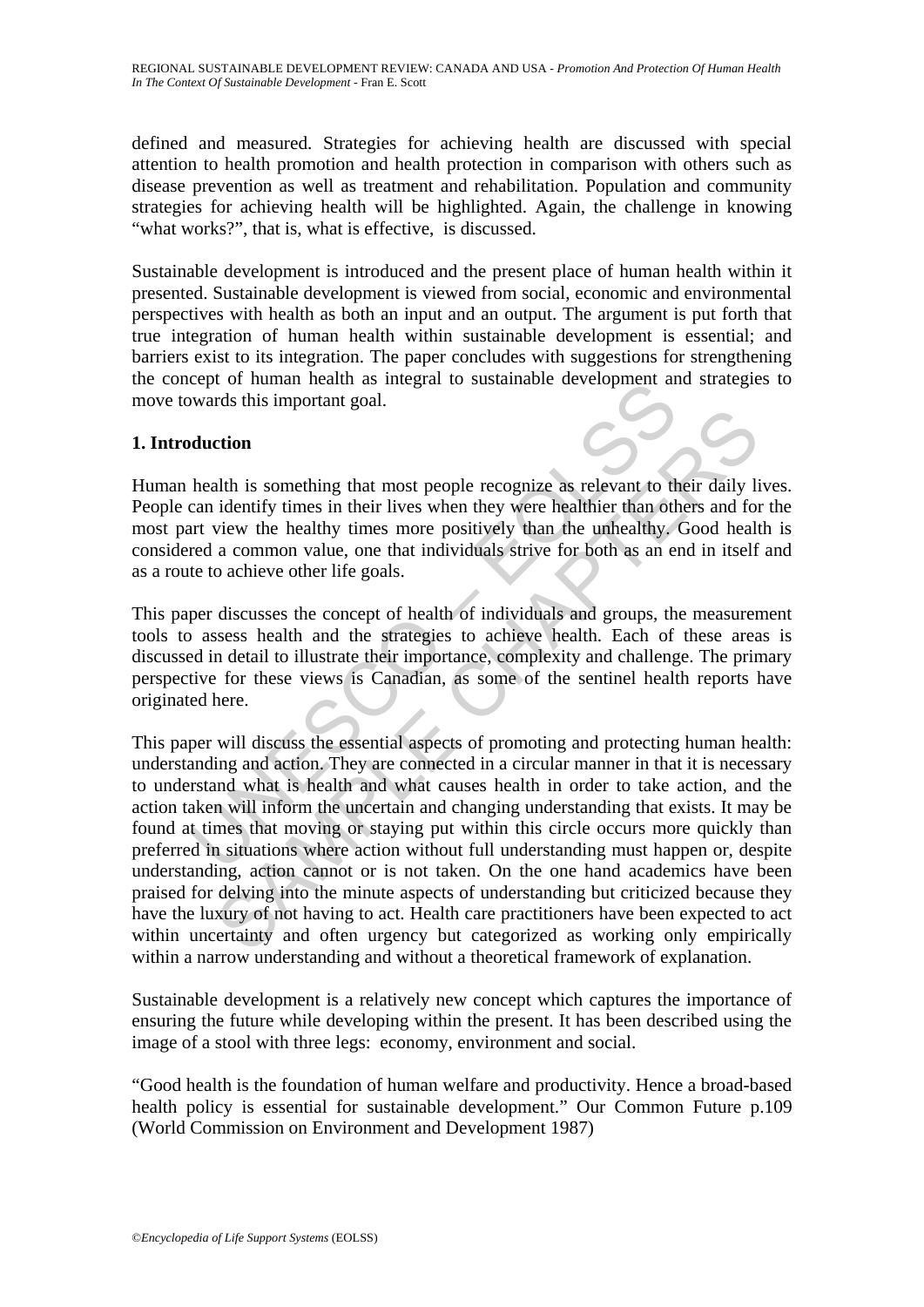Within this central position, health can be considered the ideal endpoint of sustainable development: if successful strategies are implemented to balance the three aspects, health will be the result. It also can be considered that health is a requirement of the successful implementation of any sustainable development strategy and that the endpoint is in fact global survival.

The role of health in sustainable development is presented and the concept of health as "resource to" and "benefit of" discussed. The interplay of strategies to achieve both health and sustainable development are described.

Finally, the importance of the central role of health within sustainable development will be argued and principles to ensure both sustainable health development and healthy sustainable development will be posed.

# TO ACCESS ALL THE **23 PAGES** OF THIS CHAPTER, Visit: http://www.eolss.net/Eolss-sampleAllChapter.aspx

### **Bibliography**

- - -

Example development will be posed.<br>
TO ACCESS ALL THE 23 PAGES OF THIS CHAPT<br>
Visit: http://www.eolss.net/Eolss-sampleAllChapter.a<br>
Wisit: http://www.eolss.net/Eolss-sampleAllChapter.a<br>
Wisit: http://www.eolss.net/Eolss-sa CO ACCESS ALL THE 23 PAGES OF THIS C[HAP](https://www.eolss.net/ebooklib/sc_cart.aspx?File=E1-50-05)TER,<br>
Visit: http://www.eolss.net/Eolss-sampleAllChapter.aspx<br>
Visit: http://www.eolss.net/Eolss-sampleAllChapter.aspx<br>
y<br>
Johnstone, and J. Robinson (2004). A Conceptual Model of Imp Cox, M., R. Johnstone, and J. Robinson (2004). A Conceptual Model of Impacts of Environmental Change on Human Well-Being. In Albrecht, G., Eds. *The Airs Waters Places Transdiscplinary Conference on Ecosystem Health in Australia,* April, 2003,129-145. [This paper presents a useful approach to examining impacts of changes in the environment on health and well being. Although the examples are Australian, the conceptual model provides a basis for the development of a dynamic systems model to assess the impacts of changes in ecosystem health on human well-being especially in countries like Canada and the United States where data on social capital, the environment and physical and mental health are available.]

Morse, J.M and Field, P.A, (1995). Qualitative research method for Health Professionals, 2nd ed., 272 pp. [Unlike mathematical statistics where rules on data collection and analyses can be rigid, qualitative research allows the researcher considerable flexibility on data gathering and analysis appropriate to the design question. The two authors demystify qualitative research and show that they can effectively reveal important scientific information in several areas of human health.]

Myers, A.W. (2000). Human health and the new Canadian Environmental Protection Act (CEPA). Environmental Health Review, Fall 2000, 72-74. [CEPA gives the government the authority to take action to protect the environment and the health of the Canadian public from risks associated with pollution, dangerous substances, and products of biotechnology. It allows the government to control the entire life-cycle of a "CEPA-toxic" substance, from development to disposal.]

Pan American Health Organisation (PAHO), Regional Office of World Health Organisation, Washington DC. Web site: www.paho.org [PAHO offers a collection of 108 basic health indicators for Canada and the United States on its web site. Indicators include demography, socioeconomic data, mortality by cause and morbidity and risk factors. The latest report covers the period 1995-2005.]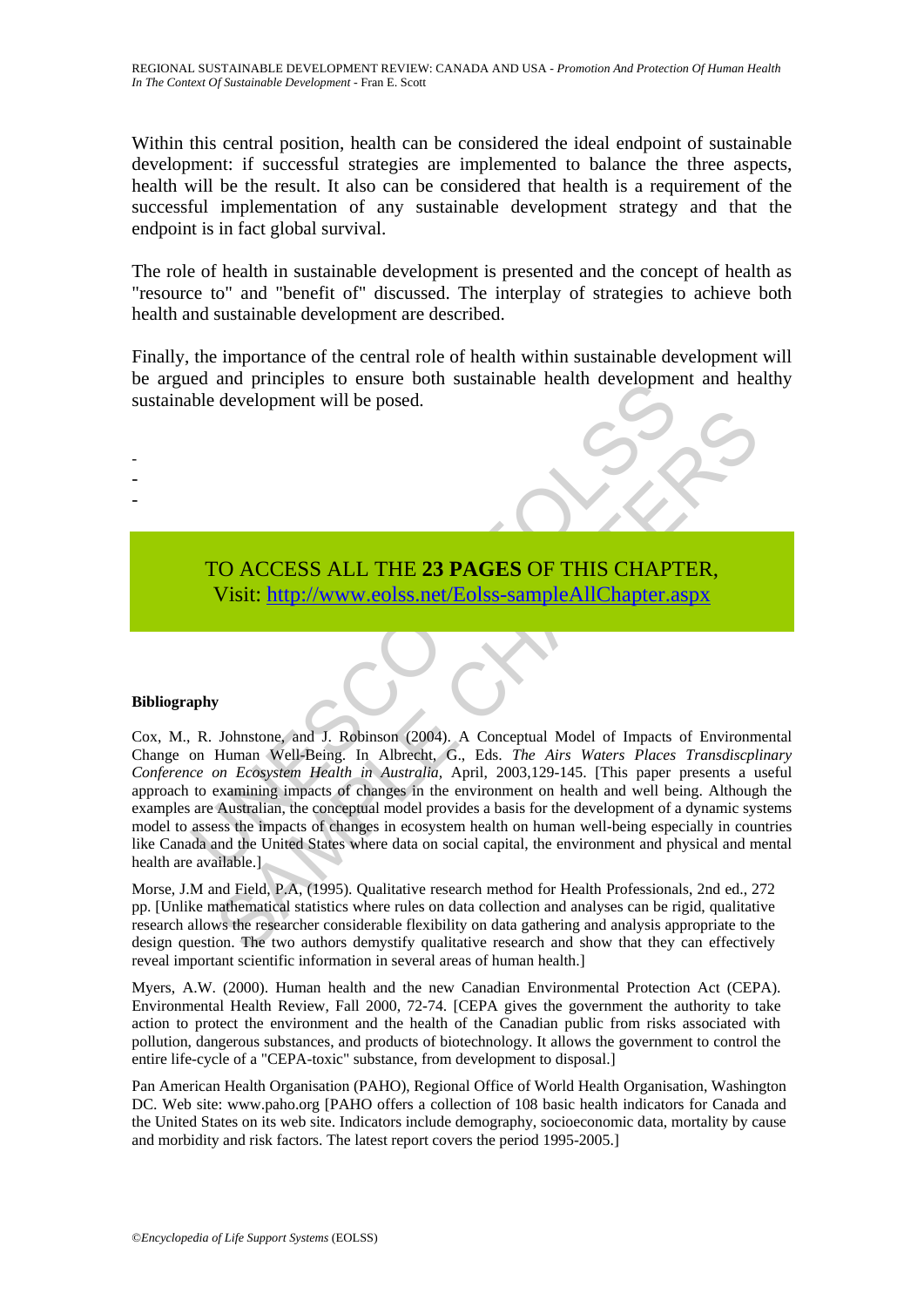Wilkins,R., J-M. Berthelot and E. Ng, 2002. Trends in mortality by neighbourhood income in urban Canada from 1971 to 1996. Supplement to Health Reports, vol. 13, 2002, Statistics Canada, 28 pp. [This article describes changes in income-related differences in mortality in Canada from 1971 to 1996, including trends by specific causes of death.]

#### **Reference**

Cohen MM, MacWilliam L. 1995. Measuring the Health of the Population. Medical Care 33(12):DS21-DS42

Conklin DW, Hodgson RC, Watson ED. 1991. Sustainable Development: A Manager's Handbook. [Anonymous]

Corvalan CF, Kjellstrom T, Smith KR. 1999. Health, Environment and Sustainable Development: Identifying Links and Indicators to Promote Action. Epidemiology 10(5):656-60.

Donovan JL, Frankel SJ, Eyles JD. 1993. Assessing the need for health status measures. J.Epidemiol.Community.Health 47:158-62.

Ecob R, Jones K. 1998. Mortality Variations in England and Wales Between Types of Place: An Analysis of the ONS Longitudinal Study. Soc Sci Med 47(12):2055-66.

Evans RG, Barer ML, Marmor TR, editors. Why Are Some People Healthy and Others Not? The Determinants of Health of Populations. 1994; p.i-380 first. Hawthorne, NY. Aldine de Gruyter. Social Institutions and Social Change.Useem M and Wright JD. 0-202-30489-2.

JL, Frankel SJ, Eyles JD. 1993. Assessing the need for health<br>
iol.Community.Health 47:158-62.<br>
Jones K. 1998. Mortality Variations in England and Wales Between Ty<br>
of the ONS Longitudinal Study. Soc Sci Med 47(12):2055-66 Community Health 47:158-62.<br>
SCOMMUNITY Variations in England and Wales Between Types of Place<br>
Ee ONS Longitudinal Study. Soc Sci Med 47(12):2055-66.<br>
SParen ML, Marmor TR, editors. Why Are Some People Healthy and Others Evans RG, Stoddart GL. 1994. Producing health, consuming health care. In: Evans RG, Barer ML, Marmor TR, editors. Why are some people healthy and others not? New York:Aldine de Gruyter. p 27- 64.

Eyles J, Birch S. 1994. A population needs-based approach to health-care resource allocation and planning in Ontario: a link between policy goals and practice? Canadian.Journal.of.Public Health (2):112-7.

Federal PaTACoPH. 1999. Toward a Healthy Future, Second Report on the Health of Canadians. [Anonymous] Ottawa

Forchuk C, Roberts J. 1993. How to critique qualitative research articles. Canadian Journal of Nursing Research 25(4):47-55.

Frank JW. 1995. The determinants of health: a new synthesis. Current Issues in Public Health 1:233- 40.

Gepkens A, Gunning-Schepers LJ. 1996. Interventions to reduce socioeconomic health differences, a review of the international literature. European Journal of Public Health 6(3):218-26.

Guyatt GH, Sackett DL, Cook DJ. 1993. Users' guides to the medical literature: II. How to use an article about Therapy or Prevention. Journal of the American Medical Association 270(21):2598-601.

Hancock T. 1989. The Mandala Concept of Health: A conceptual model of the human ecosystem. In: Davis SM, editor. Healthy Populace Healthy Policy. Kingston:Queen's University. p 143-8.

Hill AB. 1965. The environment and disease: Association or causation? Proceedings of the Royal Society of Medicine 58:295-300.

Judge K. 1995 Nov 11. Income distribution and life expectancy: a critical appraisal. BMJ 311:1282-5.

Kehrer BH, Wolin CM. 1979. Impact of income maintenance on low birth weight: Evidence from the Gary experiment. The Journal of Human Resources 14(4):434-62.

Kretzmann J, McKnight J. 1993. Building Communities from the Inside Out. [Anonymous] Chicago: ACTA Publications.

Krieger N. 1994 Oct. Epidemiology and the web of causation: has anyone seen the spider?. Soc Sci Med 39(7):887-903.

Labonte R. 1994. Population health and health promotion: what do they have to say to each other?